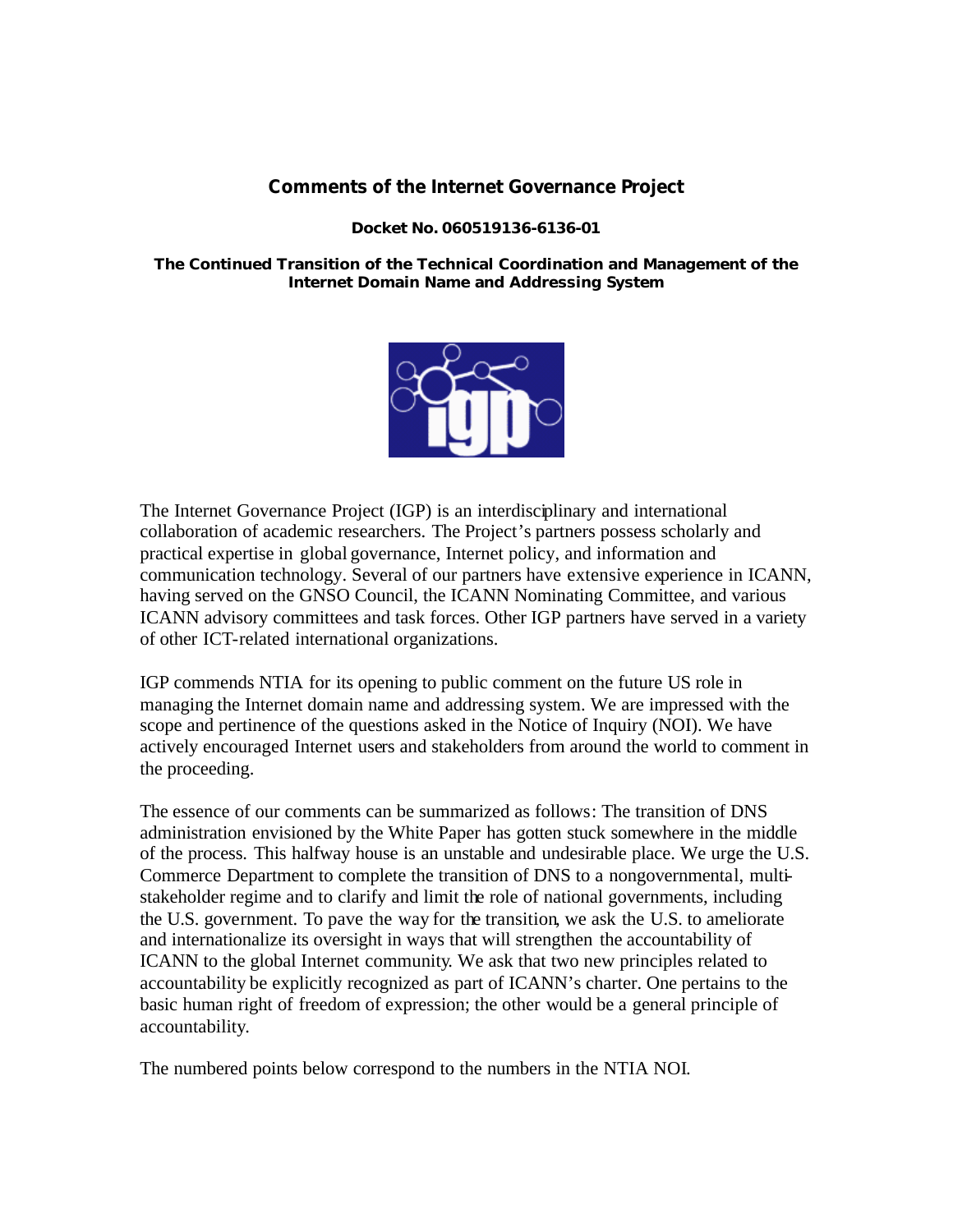## 1. Principles

 $\overline{a}$ 

## a. Are the 1998 White Paper principles still relevant?

The White Paper articulated four principles to guide the process: 1) *stability*, 2) *competition*, 3) *private, bottom-up coordination*, and 4) *representation*. Three of the four principles (stability, competition, and representation) continue to provide ICANN and its surrounding community of interest groups with meaningful policy guidance. (We note under Heading 4 below that the principle of representation is still imperfectly realized.) The most serious problems and contradictions, however, have arisen around the principle of *private, bottom-up coordination*. That principle was valid when first formulated and is still important. But it has not been implemented properly and is threatened by various developments since 1998.

Private, bottom-up coordination was a crucial guiding principle in the White Paper process. The US government recognized the need to open up and internationalize participation in the technical coordination functions. It proposed to do so by relying on private, multi-stakeholder mechanisms for policy making. This path avoided traditional intergovernmental organizations and mechanisms, which were perceived as insufficiently global and too politically contentious, slow and burdensome, and in some cases as potentially threatening to the freedom and openness of the Internet.

In the original understanding at ICANN's creation, the Commerce Department was supposed to serve as a trustee for the interests of the global Internet community while mediating the thorny and often hostile relationship between the new ICANN and VeriSign, the dominant registry operator with considerable de facto control over the root.<sup>1</sup> We understand the reasons why ICANN, a rather bold experiment in a new form of global governance, needed external supervision for its first few years. And we understand why the US assumed that stewardship role by default, due to its legacy role in subsidizing early TCP/IP development and establishing the IANA and Network Solutions contracts and relationships. But the special US stewardship role was supposed to end. What was supposed to be a temporary situation has now gotten stuck in place. Last year, the USG asserted for the first time a principle that it will retain a special, unilateral oversight role indefinitely. This new assertion deviates from and contradicts the White Paper principle of private, bottom up coordination.

The special authority of the US cannot be rationalized by appeals to "stability." We know from the WGIG Report and the Tunis Agenda that many in the international community, including our allies in the European Union, strongly object to the special US role. This creates political instability around DNS. Another indicator of instability caused by U.S. control is the potential fragmentation of DNS caused by additional DNS roots in China and the Arab world. Clearly, non-US actors who feel threatened by the dominant US role can and will take steps to create alternative technical management arrangements. Further,

<sup>1</sup> See Testimony of J. Beckwith Burr, Wilmer Cutler Pickering Hale and Dorr LLP House Small Business Committee Wednesday, June 7, 2006.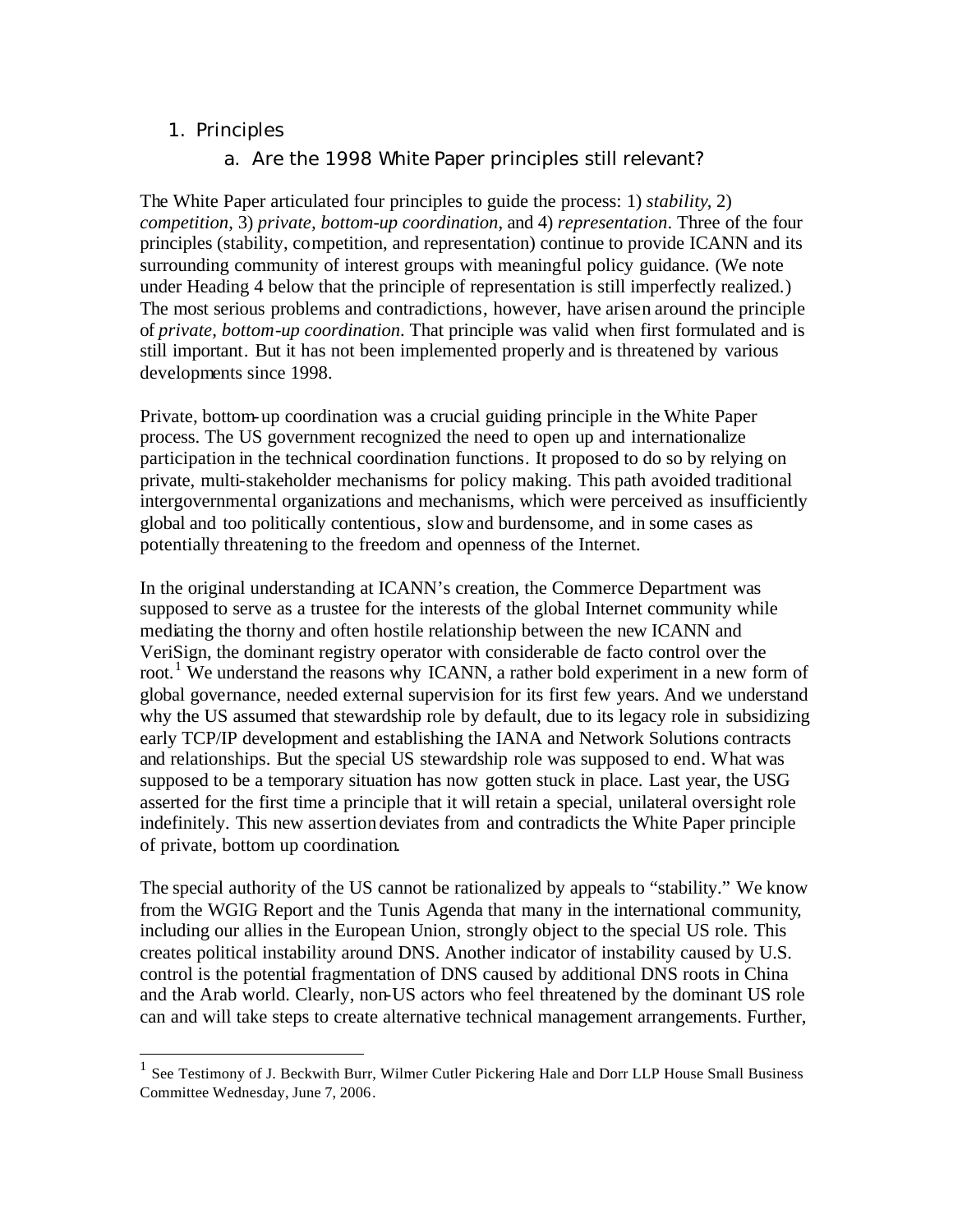the pre-eminent position of the U.S. government destabilizes ICANN's policy making processes. It allows one government to interfere with ICANN decisions based on its own domestic political calculus, as occurred during the .xxx top level domain decision. Equally bad, it offers U.S.-based interest groups an opportunity to bypass or short-circuit ICANN's organic policy making processes. It is important for ICANN's international legitimacy that all interest groups operate on a level playing field. We also know that the lingering presence of one national government – the U.S. – in the heart of Internet administration encourages and provokes other governments to assert their own right to have the same powers. All of these consequences of the stalled transition are inimical to long term stability of the administration of Internet resources.

The NTIA process must come to grips with the inherent contradiction between the principle of "private, bottom-up coordination" and the pre-eminent position of one national government. It must also recognize that in the post-WSIS period, the changing role of ICANN's Governmental Advisory Committee (GAC) threatens to undermine that important principle. (We comment more on that issue under heading #4.)

There are basically three ways to improve upon the current system of unilateral U.S. oversight:

- **Amelioration.** This path leaves US control in place for the time being but takes concrete steps to make it more internationally acceptable. The U.S. could, for example, issue a new policy that carefully clarifies how far its assertion of unilateral authority goes, and make many of the processes surrounding the exercise of this power more transparent. For example, the U.S. could issue a formal commitment not to make any changes in the root zone file that contradict or bypass the outcomes of legitimate ICANN processes; it could institute a neutral, competitive bidding process for the award of the IANA contract; it could open up and make more transparent discussions surrounding the signing of the root zone in the implementation of DNSSEC.
- **De-nationalization**. This is the original vision of ICANN. It would terminate the MoU, end unilateral U.S. oversight and complete the transition to a private sector actor under California Public Benefit Corporation law. Most advocates of this position recognize that some additional ICANN reforms are needed to ensure that the private entity remains accountable to the affected Internet stakeholders. (See our discussion under new principles, 1b, below.)
- **Internationalization.** This option would involve more governments in ICANN's supervision via a formal intergovernmental agreement(s). This could be something as narrow as a host country agreement for ICANN, or as broad as a framework convention on Internet governance that establishes international agreement on the basic public policy parameters within which ICANN operates.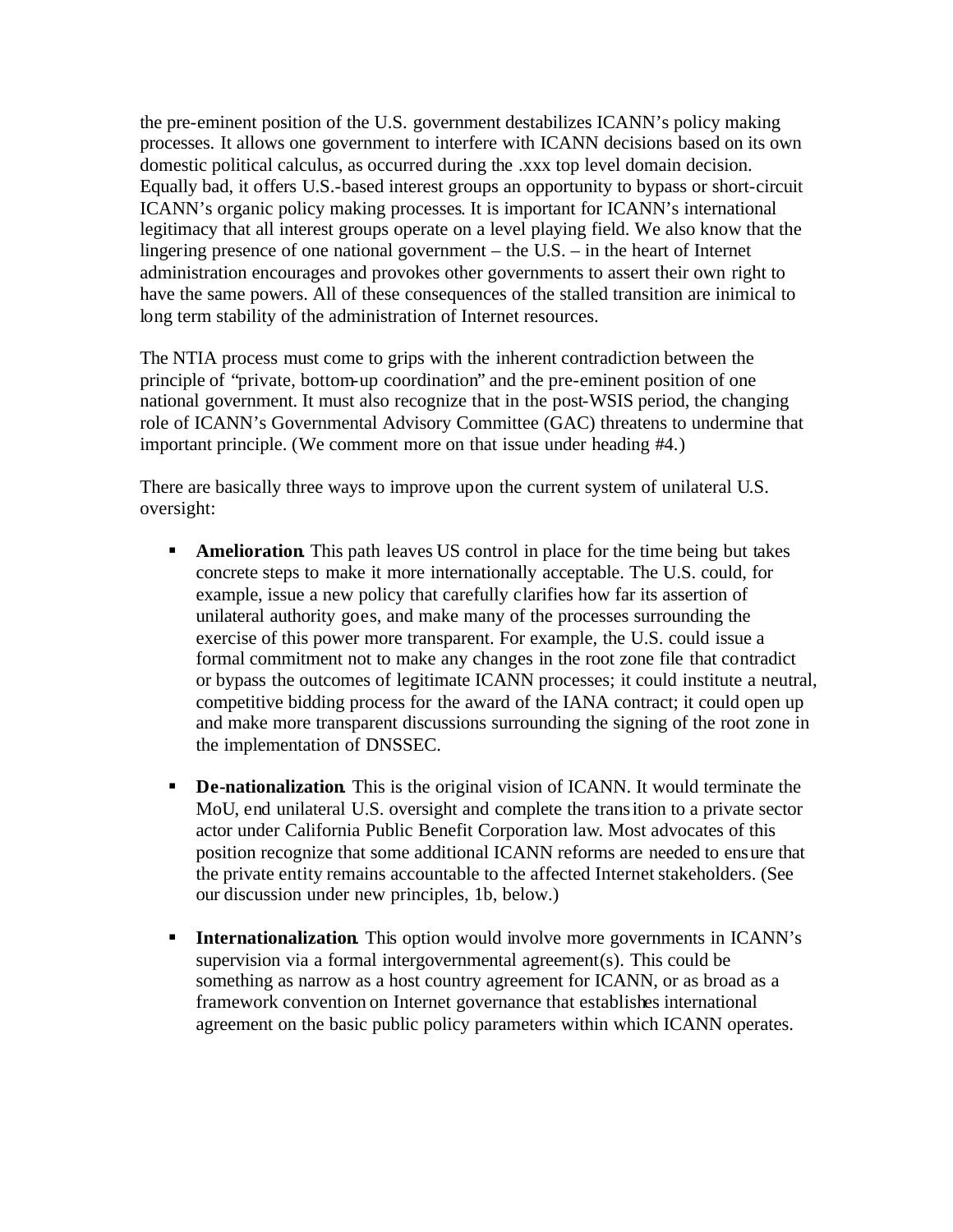IGP is on record as favoring the second option (de-nationalization) as an end state.<sup>2</sup> Completing the transition to an Internet identifier system coordinated by a responsible, accountable, global, nonprofit, private entity should be the goal. However, both of the other two pathways – amelioration of the U.S. role and some forms of internationalization – could and should be used to supplement the transition to a denationalized ICANN.

We recognize that in some quarters, options pertaining to internationalization are met with charges that administration of the Internet will be "taken over" by an inefficient and corrupt UN bureaucracy, or that Internet policies will somehow be dictated by authoritarian governments. These fears are unfounded and only impede constructive debate of the real alternatives before us.

As strong advocates of individual rights and the openness and liberty of the Internet, IGP recognizes – perhaps more clearly than many others, because we do not exempt the US government from these concerns – the dangers that governmental actions can pose to the internet. But we also understand the simple fact that cooperation and agreement among all the world's states in some form is unavoidable if the Internet is to remain a globally interconnected and orderly communication medium. This fact is already recognized in the current ICANN regime. The GAC is open to all the world's governments, including the authoritarian ones. Country code TLDs are derived from an international standard set by an organization with its secretariat in Geneva, Switzerland. During the World Summit on the Information Society both the U.S. and ICANN actively sought to achieve agreement and support for the ICANN regime among other states. Likewise, if ICANN or its successor is to be held accountable, multiple governments will need to agree on applicable laws and accountability mechanisms, due to the inherently global scope of Internet coordination.<sup>3</sup>

Thus, the issue is not *whether* the ICANN regime should pursue international agreement among states regarding the nature and parameters of the regime, but *which substantive policies and issues it should seek agreement on*.

IGP believes that the U.S. should seek international support for the original four principles, including especially the principle of private, bottom up coordination. We believe that those principles need to be supplemented with two additional principles, which are outlined in the next section. We also believe that the roles of the At Large and Governmental Advisory Committees need to be clarified and/or reformed.

 $\overline{a}$ 

<sup>&</sup>lt;sup>2</sup> Internet Governance Project, "Political Oversight of ICANN: A Briefing for the WSIS Summit" (November 1, 2005). *Internet Governance Project.* Paper IGP05-009. Available at http://internetgovernance.org/pdf/political-oversight.pdf

 $3 \text{ Ås}$  an example, the applicability of antitrust laws and principles to ICANN activities would be a fruitful area for intergovernmental negotiations and agreement.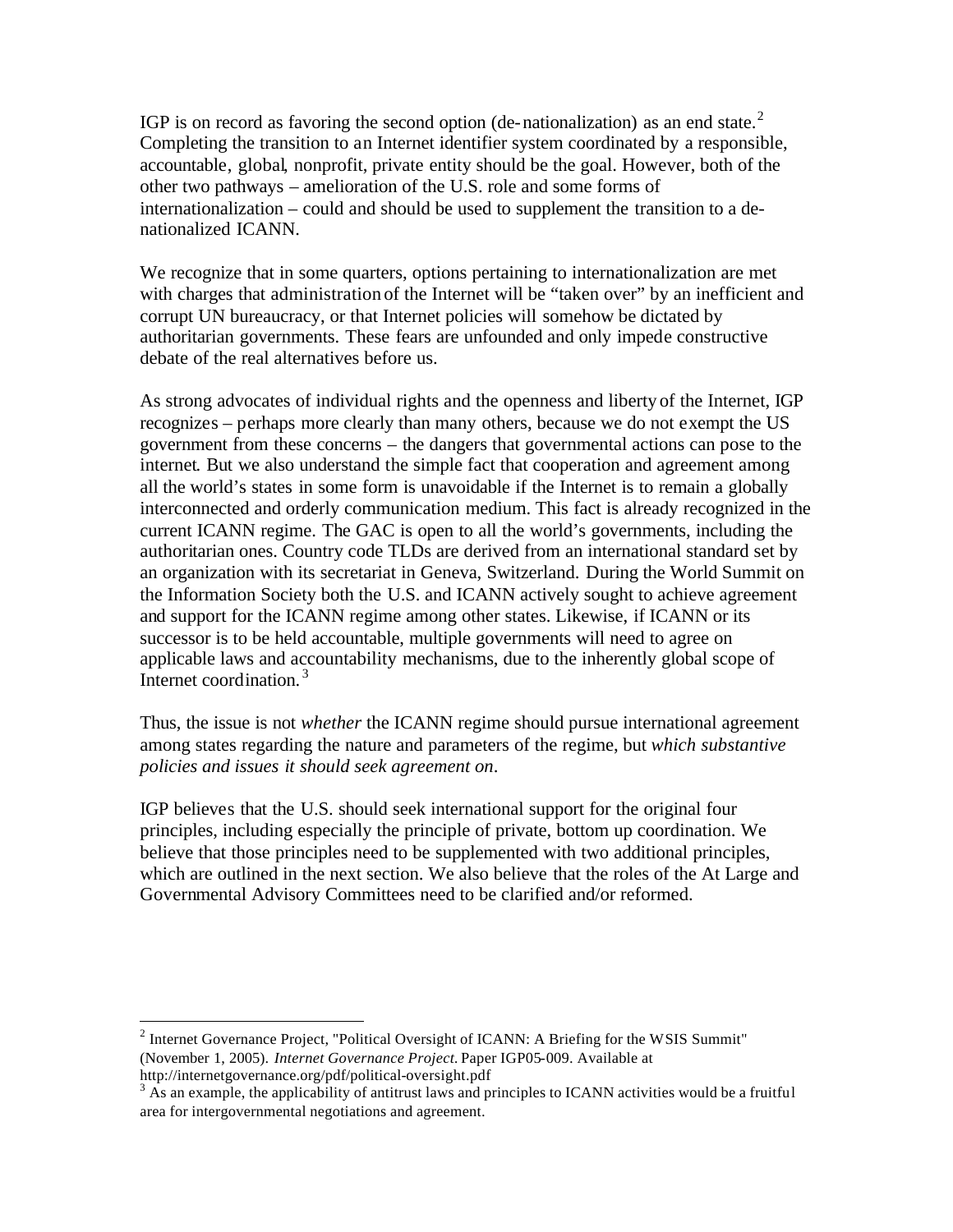## b. Should there be new principles?

Yes. We ask that two new principles be explicitly recognized as part of ICANN's charter. One pertains to basic human rights related to freedom of expression; the other would be a general principle of accountability.

With respect to human rights, it has become evident that ICANN's authority over Internet identifiers and domain names can be and sometimes is abused to restrict or control freedom of expression. While these cases are exceptional and mostly peripheral so far, ICANN's technical leverage over identity on the Internet has and will probably continue to create intense pressure on ICANN to exploit that leverage to regulate expression in one way or another. We therefore believe that ICANN needs a technical coordination equivalent of a First Amendment, clearly prohibiting it from making any rule or developing any policies that have the intent or effect of suppressing specific kinds of content or virtual freedom of association. ICANN's activities should be content neutral. Such a principle would not, of course, prevent national governments from regulating speech within their own sovereign territories, nor would it prevent the negotiation of international treaties on content-related matters. It would simply prevent the global apparatus of domain name and IP address administration from being seized and leveraged to enforce, expand or supplement any form of content regulation.

Additionally, ICANN and the surrounding community of governments and other stakeholders need to articulate a new principle regarding accountability. Such a principle would recognize that there needs to be effective external checks on ICANN's actions and budgets once it is no longer subject to the MoU, and that certain limits needs to be imposed on ICANN's ability to shield itself from accountability via its contracts. No single accountability mechanism is sufficient; a number of external and internal checks need to operate in tandem. In the original design of ICANN, individual membership and Board elections by those members was a key internal accountability mechanism. Those checks and balances were eliminated in the ICANN "reforms" and now the Board plays a major role in selecting its own members. The nature and form of any new external checks – or reinstitution of the old model of elections – needs to be further discussed and debated. Because of its monopoly on the DNS root ICANN might, as a condition of entry into the domain name market, use contracts to absolve itself from any liability for arbitrary or unfair actions in the selection of registries or the making of policies related to registration. ICANN should be prohibited from making itself unaccountable via contract. We find the existing accountability mechanisms of ICANN inadequate, as per the discussion under Heading 2 below.

Until these two principles are implemented, ICANN is not ready for release from the MoU. We believe that a new MoU should be prepared with a fairly short time frame (one year) and that the new MoU include instructions to ICANN to develop and implement these principles.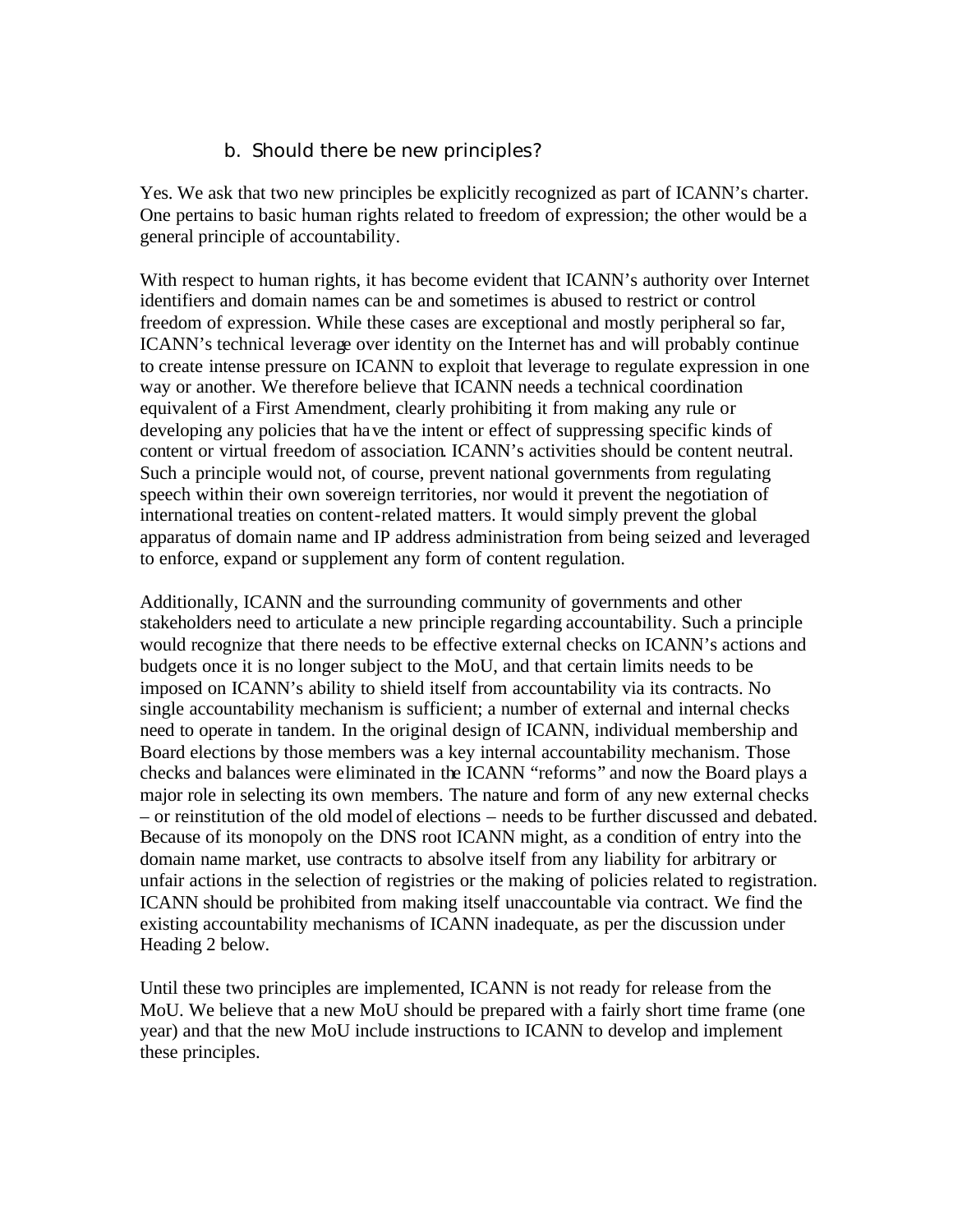2. Has ICANN accomplished the tasks set out for it in the MoU?

ICANN has accomplished most of the tasks set out in Amendment 6 of the Department of Commerce MoU, with a few notable failures.

ICANN has failed to develop a predictable, uniform and objective process for the addition of new generic top level domains. Implementation of a new process was supposed to commence by December 31, 2004. ICANN still has not defined a policy, much less a scalable procedure that could be implemented soon. Some progress toward policy has been made recently in the GNSO. But the failure to reach the milestone in the MoU is evident.

ICANN has also failed to adequately resolve the problem of creating accountability mechanisms. The recent creation of an Ombudsman's office, though welcome in certain respects, has not provided the kind of external check on arbitrary decisions that is needed. There are two fundamental flaws in the Ombudsman's office. One is that the Ombudsman is an employee hand-picked by ICANN's management, and thus lacks the requisite independence. In effect, the Ombudsman is accountable to ICANN and not to those who are affected by ICANN's decisions. Second, the Ombudsman has defined the scope of his decisions and mediation processes too narrowly. This means that some of the most important accountability issues do not fall within his scope. The independent review process is as yet untested, but it too seems inadequate. It is too much an internal part of the ICANN organization, in part because the ombudsman has to agree to initiate the independent review process. There is at least one case where he refused to do so. There are also structural problems related to limiting ICANN's budget.

3. Are the MoU tasks and milestones still relevant? Should new or revised tasks/methods be considered in order for the transition to occur? On what time frame?

In the NOI this heading mentions both the June 2005 US principles and the DNS "transition." As noted above, there is a direct contradiction between the US principles, which contemplate indefinite U.S. governmental supervision of DNS management, and the concept of a *transition* to a privatized DNS administration. Either we are making a transition to a nongovernmental system or we are stuck in a US-controlled regime. We cannot have it both ways.

With that caveat in mind, we believe that the two new principles we proposed in heading 2 should become new milestones, and that the new TLD process should be retained as a milestone. (In fact, the accountability principle may or may not be considered a new milestone, as it maps well onto section II.C.4 of Amendment 6 of the existing MoU).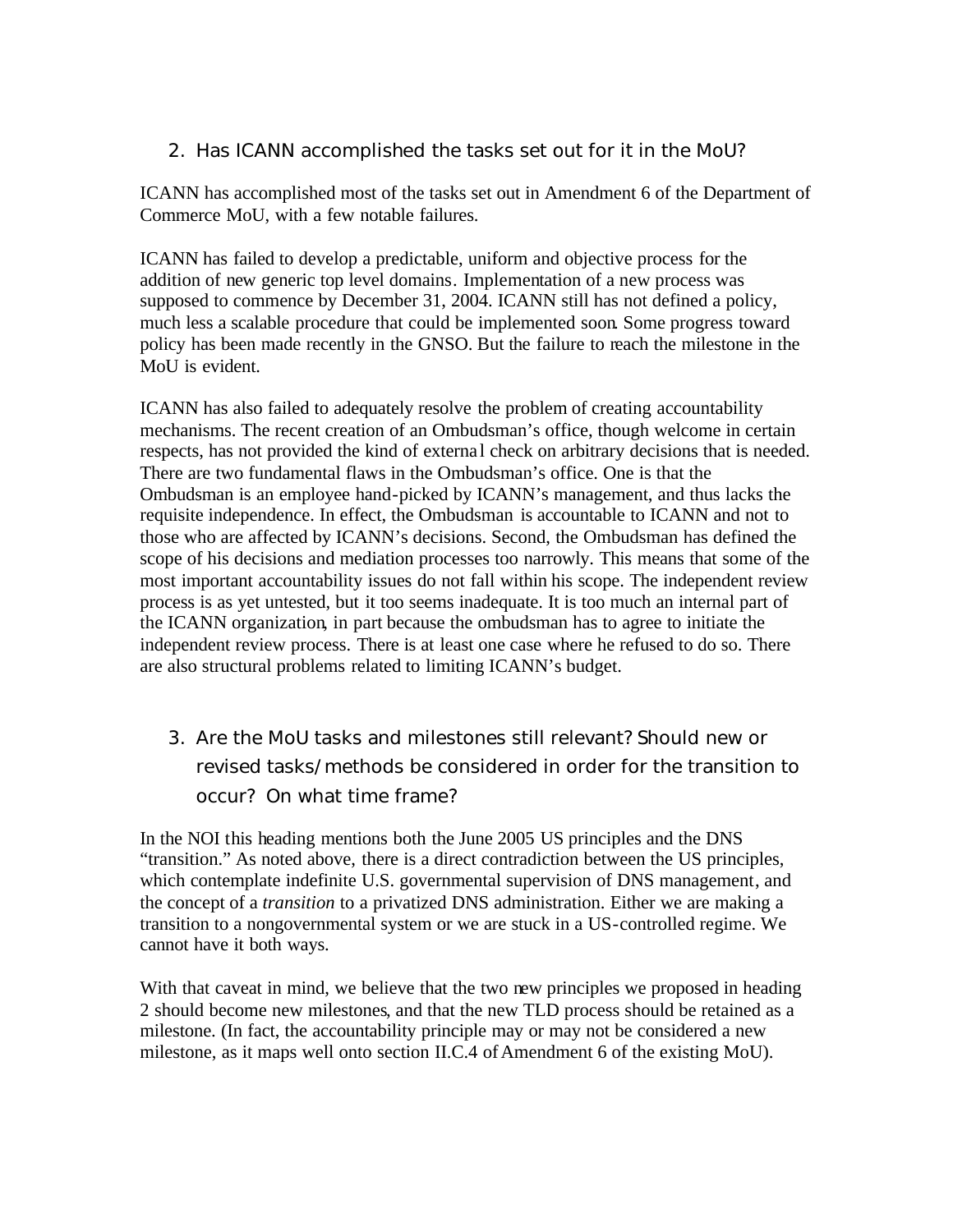We believe that the time frame for accomplishment of these milestones should be short – as a starting suggestion, one year – but it is more important to do it right than to do it quickly.

4. Are stakeholder groups involved effectively? Are there additional stakeholder groups?

There are important issues about two stakeholder groups: individual Internet users and governments.

## a. Individual Users

Individual Internet users are not involved effectively. The At Large Advisory Committee (ALAC) is supposed to represent the individual Internet user. Its proposed structure under the "reformed" ICANN is not workable. Although the main rationale for creating an ALAC was to represent individuals, individual users are excluded from the new ALAC. ALAC's focus on noncommercial organizations overlaps in an unproductive way with the remit of the GNSO's Noncommercial Users Constituency. The interim ALAC board's terms are indefinite, and several of them are appointed by the board itself. The process and budget of ALAC are not transparent.

The proposed "Regional At Large Organization" (RALO) structure, which is supposed to be a long termsolution to the representation problem for users, imposes impossibly heavy organizational overhead on individual representation. The RALO concept is completely at odds with basic, well established facts about representation and public activity. Large numbers of stakeholders with small stakes in the outcome of public policies face what is known in social science as a collective action problem. No user or domain name holder individually has enough at stake to justify intervening systematically in ICANN policy making processes. Only coordinated action can have an effect. Yet coordinating the action of a large number of people imposes costs on the organizers that may exceed any possible benefits; it also faces the problem of "free riders"– people who can benefit from collective actions while contributing nothing. These collection action problems are compounded, not avoided, by ICANN's proposed ALAC structure, which asks individual users to invest enormous resources building regional organizations and coordinating them before they can achieve effective input.

As a purely practical matter, a return to direct election of Board members should be considered as a way of solving the problem of broad user representation. Elections provide a low-cost way for individuals to exercise input. One of the main obstacles to election implementation the first time around was cost, but ICANN's budget now contains enough capacity to make that less of an issue.

## b. Governments

The Governmental Advisory Committee (GAC) was intended to be a purely advisory body that allowed decision making within ICANN to be well-informed about the interests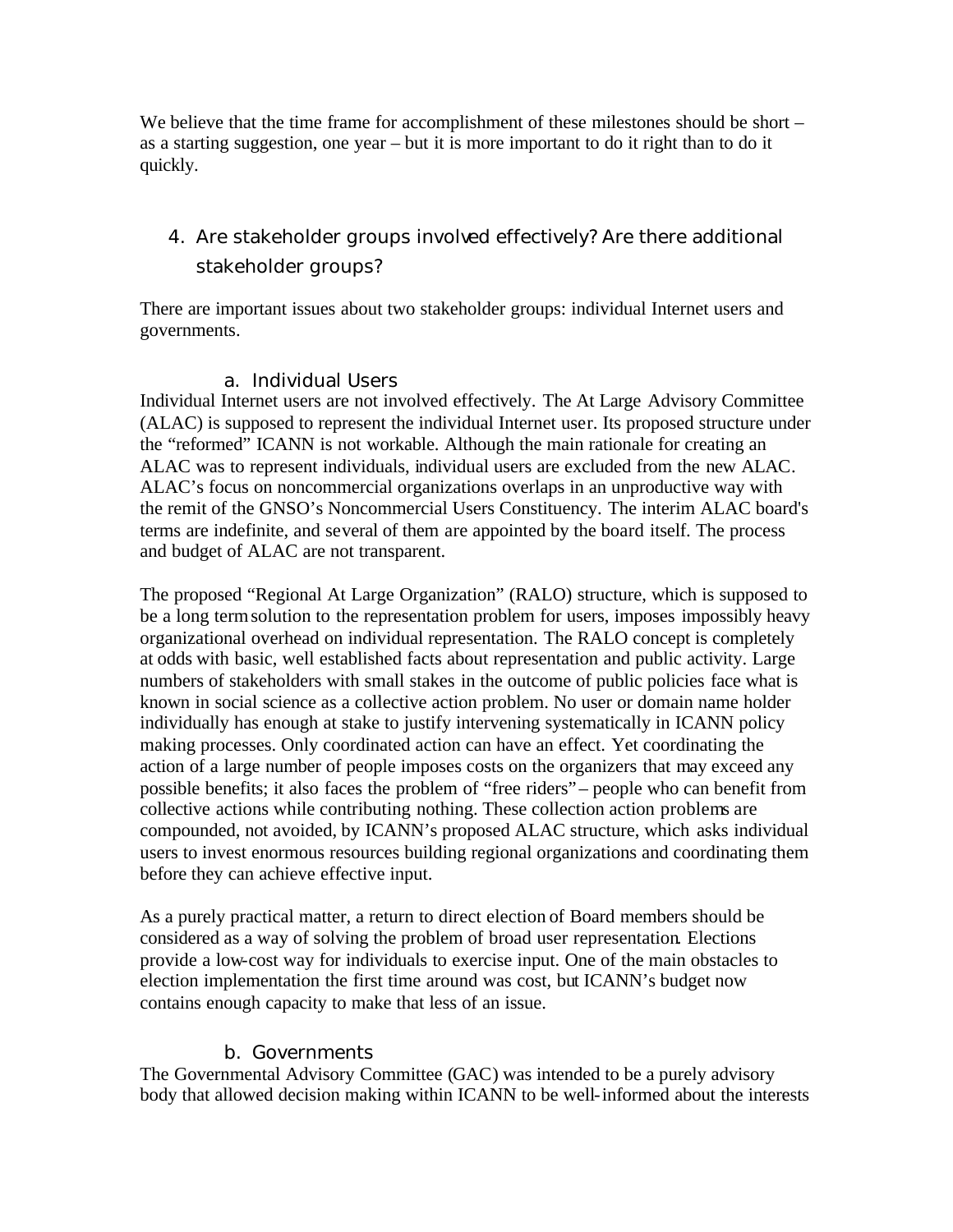and needs of governments and national and international policies. Since WSIS, a forum in which many national governments asserted their interest in formulating "public policy" for the Internet, GAC has loomed much larger in the ICANN policy process. At times, it has attempted to participate actively in policy formulation. At other times it has appeared to seek some kind of veto or last word on policies. The latter tendency has been reinforced recently by the willingness of the US and certain other governments to use GAC to promote their own policy preferences, particularly in the .xxx and Whois issues. But in reality, governments do not and usually cannot speak with a unified voice. The GAC often contains a collection of 40 to 50 different public policies. While it is useful and important for GAC to make policy developers within ICANN aware of these diverse perspectives, it is not legitimate for a few governments within it to arrogate to themselves the right to speak for all governments or to formulate a pseudo-global public policy. We fear that GAC is evolving into a parallel policy development process within ICANN, introducing uncertainty, delay, contradictions, and political gamesmanship into the process.

Our advice is to scale back GAC to the strictly limited, advisory role originally contemplated. If governments want to formulate and enforce "public policy" at the global level, they must do so through legitimate, accountable means: by openly negotiating formal international treaties and gaining ratification of those treaties in their legislatures, or work through established intergovernmental organizations. Only these kinds of interventions by governments should be able to supersede the actions of ICANN. We must be careful that government actions at the international level are constrained by democratic process. GAC should not evolve into a parallel and competing policy making process within ICANN.

There is an important role for governments in a fully privatized regime. Governments must ensure that whatever a de-nationalized ICANN does is consistent with applicable national and international laws. Governments should not attempt to interfere in the day to day workings of the privatized entity or to actively shape its decisions, but rather should act as an external, *ex post* check on ICANN. GAC lacks the process, the legitimacy, the quickness and often the expertise to formulate global policies for the coordination of internet identifiers.

# 5. Are ICANN SOs doing their job and functioning properly?

No comments.

6. Automation of request processing for root zone changes.

IGP supports the idea of permitting responsible parties who have been delegated ccTLDs or gTLDs to automatically update their entries in the root zone file, without DoC intervention. We note that DNSSEC implementation requires some kind of rapid and automated process for rollover of keys to sign zones. Obviously, implementation of any